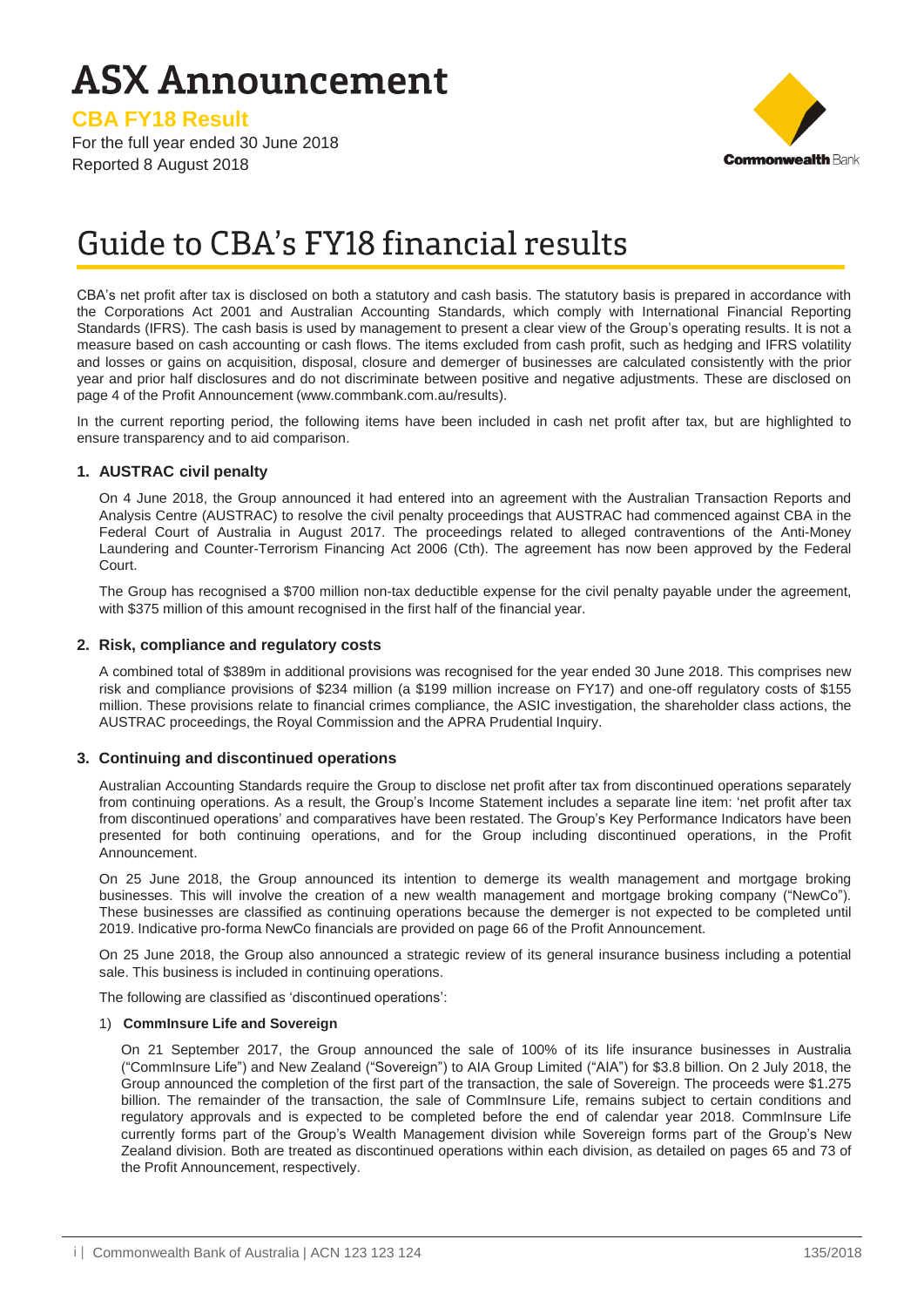### 2) **BoComm Life**

On 23 May 2018, the Group announced the sale of its 37.5% equity interest in BoComm Life Insurance Company Limited ("BoComm Life") to Mitsui Sumitomo Insurance Co., Ltd ("MSI") for RMB 3.2 billion (\$668 million). The transaction is expected to result in an indicative after tax gain on sale of approximately \$450 million (this will not be included in cash profit), and to be completed in calendar year 2018, subject to regulatory approval. BoComm Life forms part of the Group's International Financial Services (IFS) division and is treated as a discontinued operation within this division, as included on page 82 of the Profit Announcement.

#### 3) **TymeDigital in South Africa**

The CBA Board has approved the sale of Commonwealth Bank of South Africa (Holding Company) Limited ("TymeDigital") to the minority shareholder, African Rainbow Capital. The sale is subject to regulatory approval and potential sale price adjustments. As a result, the financial effect of the sale cannot currently be reliably estimated, however it is not expected to have a material impact on the Group's results. TymeDigital forms part of the Group's International Financial Services (IFS) division and is treated as a discontinued operation within this division. TymeDigital reported a net loss after tax of \$78 million for FY18. This is included in IFS discontinued operations on page 82 of the Profit Announcement. TymeDigital's non current assets have been impaired by \$91 million and recognised as a non-cash item included in Statutory Profit, as detailed on page 4 of the Profit Announcement.

#### **4. Operating performance excluding one-off items**

For the purposes of comparability, a number of adjustments have been made to exclude one-off items from operating income and operating expenses for continuing operations:

- 1) FY18 is adjusted to exclude: a \$700 million expense for the AUSTRAC civil penalty; an increase of \$226 million in income and \$190 million in expense from the consolidation of AHL Holdings Pty Ltd (trading as Aussie Home Loans) ("AHL") as the Group acquired the remaining 20% share on 25 August 2017; \$7 million of equity accounted profits relating to AHL; an increase of \$4 million in income and \$7 million in expense from the acquisition of eChoice; and one-off regulatory costs of \$155 million associated with the Royal Commission, the AUSTRAC civil proceedings and the APRA Prudential Inquiry into CBA.
- 2) FY17 is adjusted to exclude: a \$397 million gain on sale of the Group's remaining investment in Visa Inc.; a \$393 million one-off expense for acceleration of amortisation on certain software assets; and \$41 million of equity accounted profits from AHL.

| Operating income (\$m)                 | <b>FY17</b>                  | <b>FY18</b> | $\%$      | 1H18   | 2H18   | $\%$      |
|----------------------------------------|------------------------------|-------------|-----------|--------|--------|-----------|
| Reported (continuing operations)       | 25,257                       | 25,907      | 2.6%      | 13,117 | 12,790 | (2.5%)    |
| Sale of Visa shares                    | (397)                        |             |           |        |        |           |
| AHL and eChoice                        | (41)                         | (237)       |           | (94)   | (143)  |           |
| <b>Operating income ex. one-offs</b>   | 24,819                       | 25,670      | 3.4%      | 13,023 | 12,647 | $(2.9\%)$ |
| Operating expenses (\$m)               |                              |             |           |        |        |           |
| Reported (continuing operations)       | 10,622                       | 11,599      | 9.2%      | 5,736  | 5,863  | 2.2%      |
| Accelerated amortisation               | (393)                        |             |           |        |        |           |
| AHL and eChoice                        | $\qquad \qquad \blacksquare$ | (197)       |           | (71)   | (126)  |           |
| <b>AUSTRAC civil penalty</b>           |                              | (700)       |           | (375)  | (325)  |           |
| One-off regulatory costs               |                              | (155)       |           | (110)  | (45)   |           |
| <b>Operating expenses ex. one-offs</b> | 10,229                       | 10,547      | 3.1%      | 5,180  | 5,367  | 3.6%      |
| <b>Cash NPAT</b>                       |                              |             |           |        |        |           |
| Reported (continuing operations)       | 9,696                        | 9,233       | $(4.8\%)$ | 4,759  | 4,474  | $(6.0\%)$ |
| One-off items (after tax)              | (44)                         | 778         |           | 434    | 344    |           |
| <b>Cash NPAT ex. one-offs</b>          | 9,652                        | 10,011      | 3.7%      | 5,193  | 4,818  | (7.2%)    |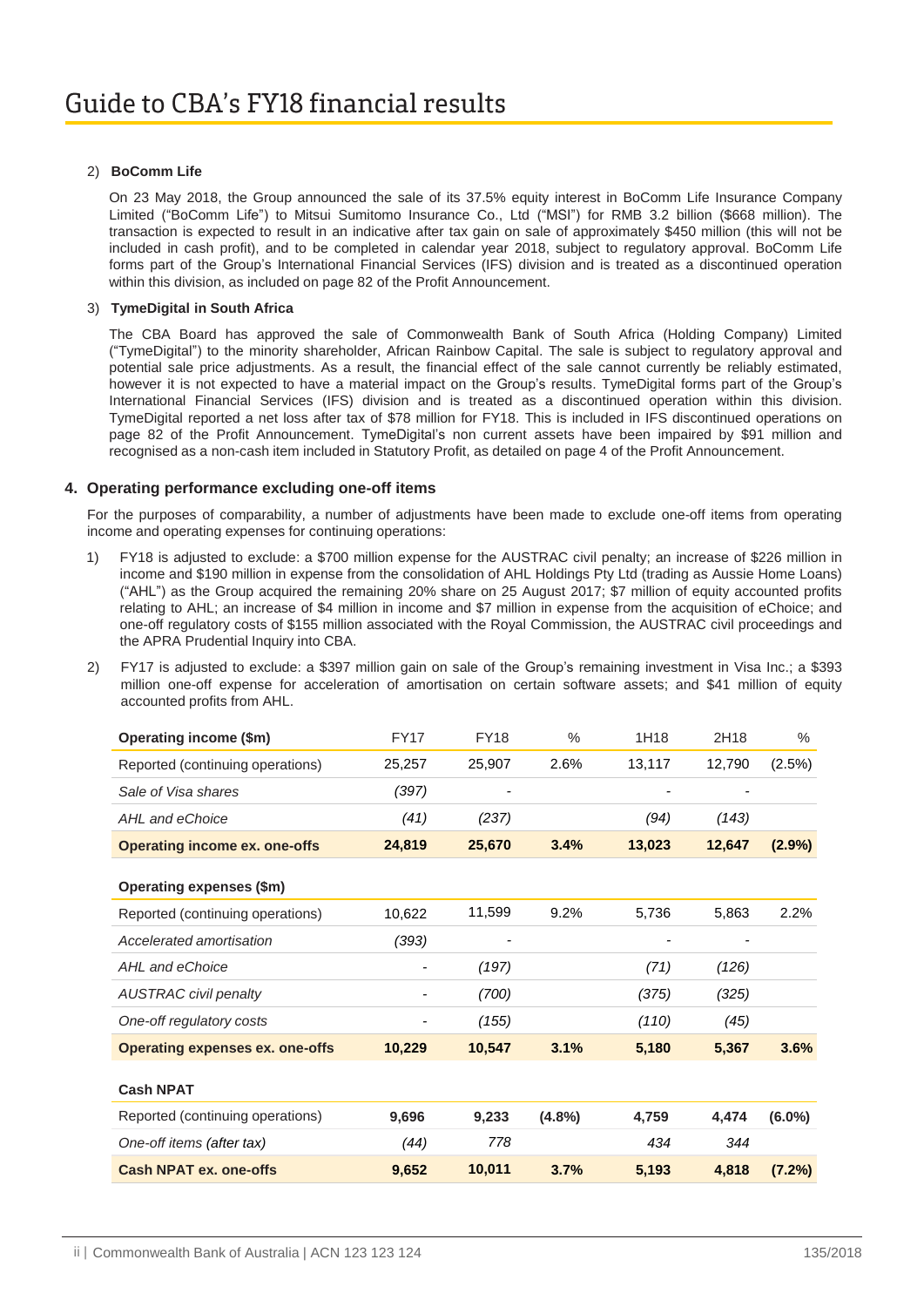### **5. Comparative metrics**

For comparison purposes, a summary of key metrics is provided in the table below on the following three bases:

- 1) including discontinued operations, including one-offs (as per Profit Announcement);
- 2) continuing operations, including one-offs (as per Profit Announcement); and
- 3) continuing operations, excluding one-offs (pro-forma).

The one-offs are detailed in the table above.

|                                          | <b>Profit Announcement</b>                                            |                       |                                                       |                              |                                                               |                              |
|------------------------------------------|-----------------------------------------------------------------------|-----------------------|-------------------------------------------------------|------------------------------|---------------------------------------------------------------|------------------------------|
|                                          | Inclusive of discontinued<br>operations & incl. one-offs <sup>2</sup> |                       | Continuing operations,<br>incl. one-offs <sup>2</sup> |                              | Pro-forma continuing<br>operations, ex. one-offs <sup>3</sup> |                              |
| Full year ("cash basis") <sup>1</sup>    | <b>FY18</b>                                                           | <b>FY18</b> v<br>FY17 | <b>FY18</b>                                           | <b>FY18</b> v<br><b>FY17</b> | <b>FY18</b>                                                   | <b>FY18</b> v<br><b>FY17</b> |
| Cash net profit after tax                | \$9,412m                                                              | (4.7%)                | \$9,233m                                              | $(4.8\%)$                    | \$10,011m                                                     | 3.7%                         |
| Cost-to-income $4$                       | 45.4%                                                                 | 270 bpts              | 44.8%                                                 | 270 bpts                     | 41.1%                                                         | $(10)$ bpts                  |
| Jaws <sup>5</sup>                        | $(6.4\%)$                                                             | n/a                   | $(6.6\%)$                                             | n/a                          | 0.3%                                                          | n/a                          |
| Effective tax rate                       | 30.2%                                                                 | 180 bpts              | 30.2%                                                 | 180 bpts                     | 28.6%                                                         | 20 bpts                      |
| Profit after capital charge <sup>6</sup> | \$5,783m                                                              | $(11.4\%)$            | \$5,803m                                              | $(11.1\%)$                   | \$6,608m                                                      | 1.9%                         |
| Earnings per share (basic)               | 538.8c                                                                | $(6.1\%)$             | 528.6c                                                | $(6.2\%)$                    | 573.1c                                                        | 2.2%                         |
| Return on equity                         | 14.4%                                                                 | (160)bpts             | 14.1%                                                 | $(160)$ bpts                 | 15.3%                                                         | $(30)$ bpts                  |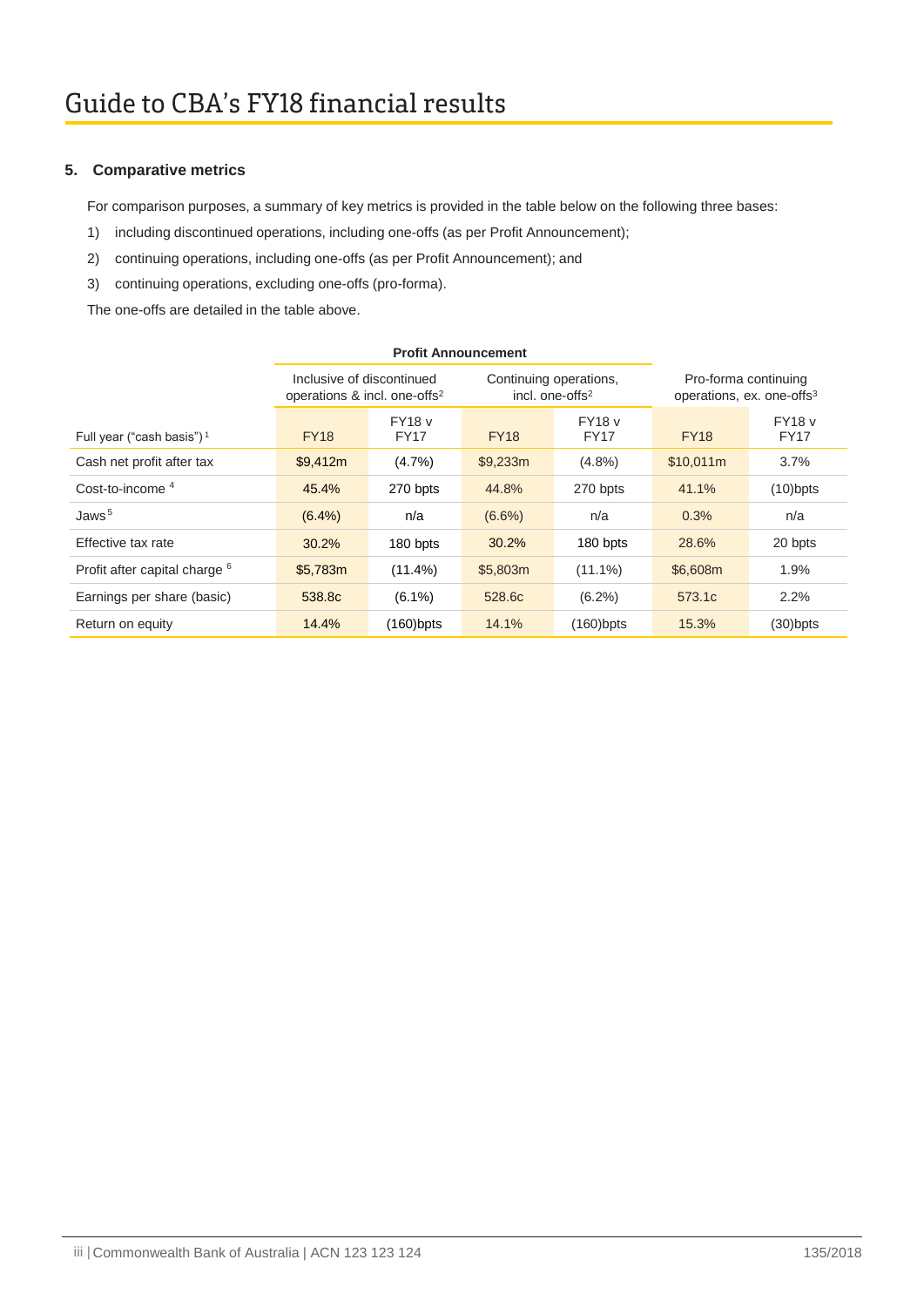# **ASX Announcement**

**CBA FY18 Result**

For the full year ended 30 June 2018 7,8 Reported 8 August 2018



# **Becoming a simpler, better bank**

### Summary

- Statutory net profit after tax (NPAT) from continuing operations of \$9,375 million, down 4.0%.<sup>9</sup>
- Cash NPAT from continuing operations of \$9,233 million, down 4.8%.
- Operating income of \$25,907 million, up 2.6%. Net interest margin was 2.15%, up 5 basis points.
- Operating expenses of \$11,599 million, up 9.2%, largely due to the AUSTRAC civil penalty of \$700 million.
- Loan impairment expense of \$1,079 million, down 1.5%, equivalent to 15 basis points of gross loans and acceptances.
- Effective tax rate of 30.2%, expected to reduce to approximately 29% in FY19.
- Final dividend per share of \$2.31, making a full year dividend of \$4.31 per share, up 2 cents on FY17.
- Earnings per share (cash) of \$5.29 per share, down 6.2%.
- Return on equity (cash) of 14.1%, down 160 basis points.
- Common Equity Tier 1 (APRA) capital ratio of 10.1%, flat on the prior year.<sup>10</sup>

### Resilient business performance

| <b>FY18 v FY17</b><br>(continuing ops) | Ex.<br>one-offs <sup>11</sup> | Reported<br>basis |
|----------------------------------------|-------------------------------|-------------------|
| Cash NPAT                              | 3.7%                          | (4.8%)            |
| Operating income                       | 3.4%                          | 2.6%              |
| Operating expenses                     | 3.1%                          | 9.2%              |
| Operating performance                  | 3.7%                          | $(2.2\%)$         |
| Cost-to-income                         | $(10)$ bpts                   | 270 bpts          |

### **Matt Comyn, Chief Executive Officer**

"Despite the challenges we have faced this year, the fundamentals of our business remained strong. Operating momentum was driven by our core franchise which delivered good volume margin management in home and business lending, ongoing growth in transaction accounts and deposits, and continued uptake of our technology offering. We also continued to strengthen our balance sheet. This performance has supported a higher dividend for shareholders.

## Earnings, returns, dividends



iv | Commonwealth Bank of Australia | ACN 123 123 124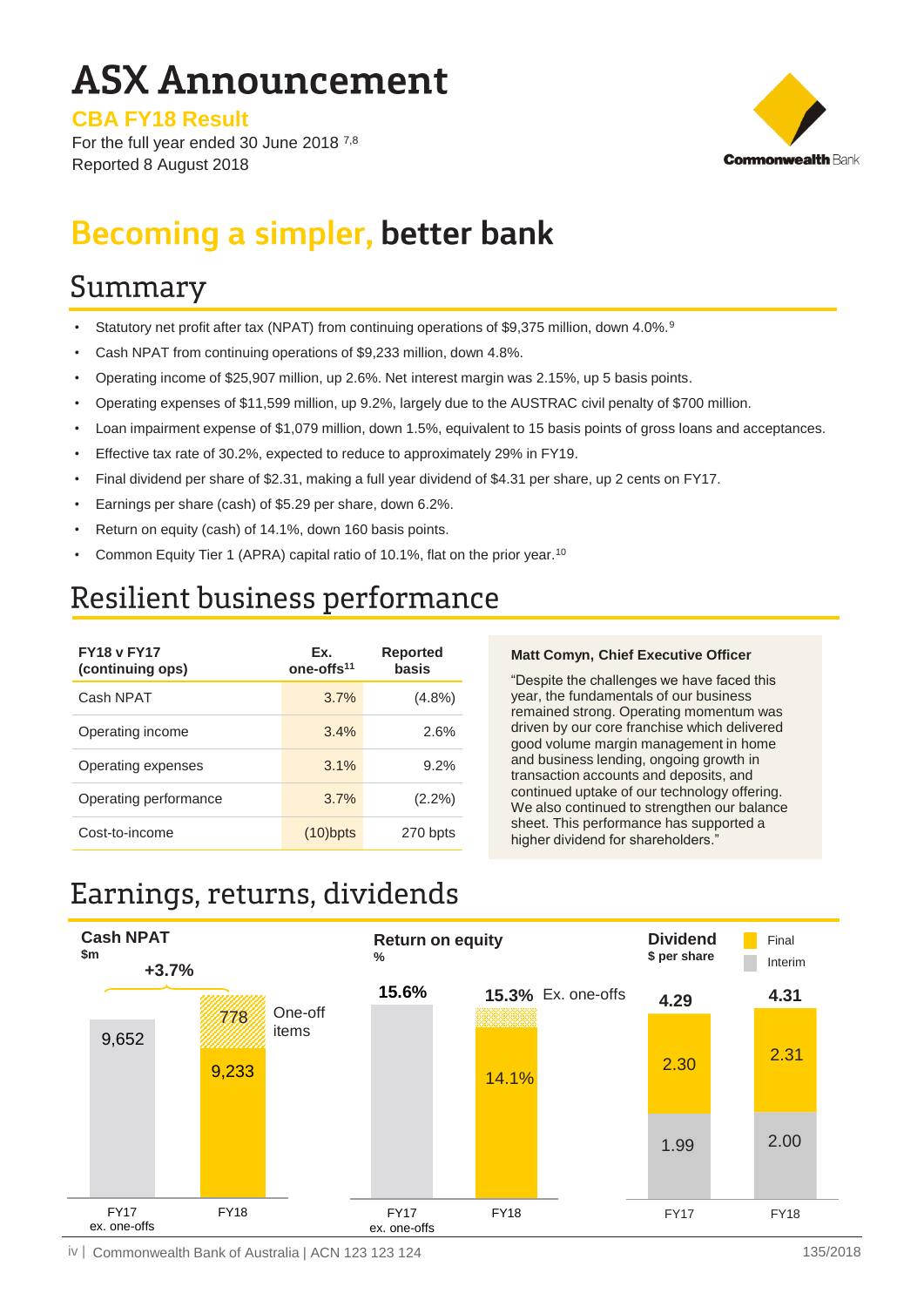# Operating income, margin



- Operating income excluding one-off items increased (+3.4%) due mainly to higher net interest income (+4.5%). This reflected continuing volume and margin management. Lending volumes were 2% higher and the net interest margin (NIM) increased 5 basis points on the prior year to 2.15%.
- The increase in NIM was driven by asset pricing (+4 bpts). This was largely due to the repricing of interestonly and investor loans undertaken in order to manage regulatory requirements. It was also supported by a favourable change in funding mix from strong growth in transaction deposits (+2 bpts). The gains were partly offset by higher funding costs (-1 bpt) due to the impact of the major bank levy and higher wholesale funding costs.
- In the second half of 2018, NIM reduced to 2.14% due to home loan switching and discounting (- 2 bpts),

higher wholesale funding costs (-2 bpts) and basis risk (-2 bpts), offset by run-off of low margin institutional lending (+1 bpt), higher NZ NIM (+1 bpt) and deposit FY17 FY18 1H18 2H18

2.15 2.16 2.14

**-2 bpts**

**Net interest margin (NIM)**

Other banking income declined 3.7% due to a reduction in interchange revenue following regulatory changes, the removal of ATM withdrawal fees, weaker Markets trading performance, lower treasury income, and an accounting loss from the restructure of economic hedges for the Group's 30 year US debt issuances. This was partly offset by higher business lending fee income.

pricing (+2 bpts).

%

**+5 bpts**

2.10

- Funds management income increased 9.3% driven by positive net flows, higher investment market returns, and lower advice remediation provisions.
- Insurance income increased 31.4% as a result of lower weather event claims and growth in premiums driven by risk based pricing initiatives.

### Operating expenses, investment



- Operating expenses excluding one-offs increased 3.1%, largely due to elevated risk and compliance costs. A combined total of \$389m in additional provisions was recognised for the year. This comprised new risk and compliance provisions of \$234m (a \$199m increase on FY17) and one-off regulatory costs of \$155m.
- Expenses include a \$65m increase in capitalised software impairments, primarily due to the decision to implement a new institutional lending platform (\$51m), plus a \$58m increase in amortisation of software assets.
- Staff costs increased due to wage inflation, partly offset by lower employee incentives.
- Other expenses included the benefit of lower advice review program and other provisions, and lower nonregulatory professional fees, partly offset by the BBSW fine and lower IT rebates.
- Investment spend was \$1,336m, up 12.9% on FY17. Spend on risk and compliance was 50% of total investment spend in FY18, and is expected to be more than 50% in FY19.

#### 135/2018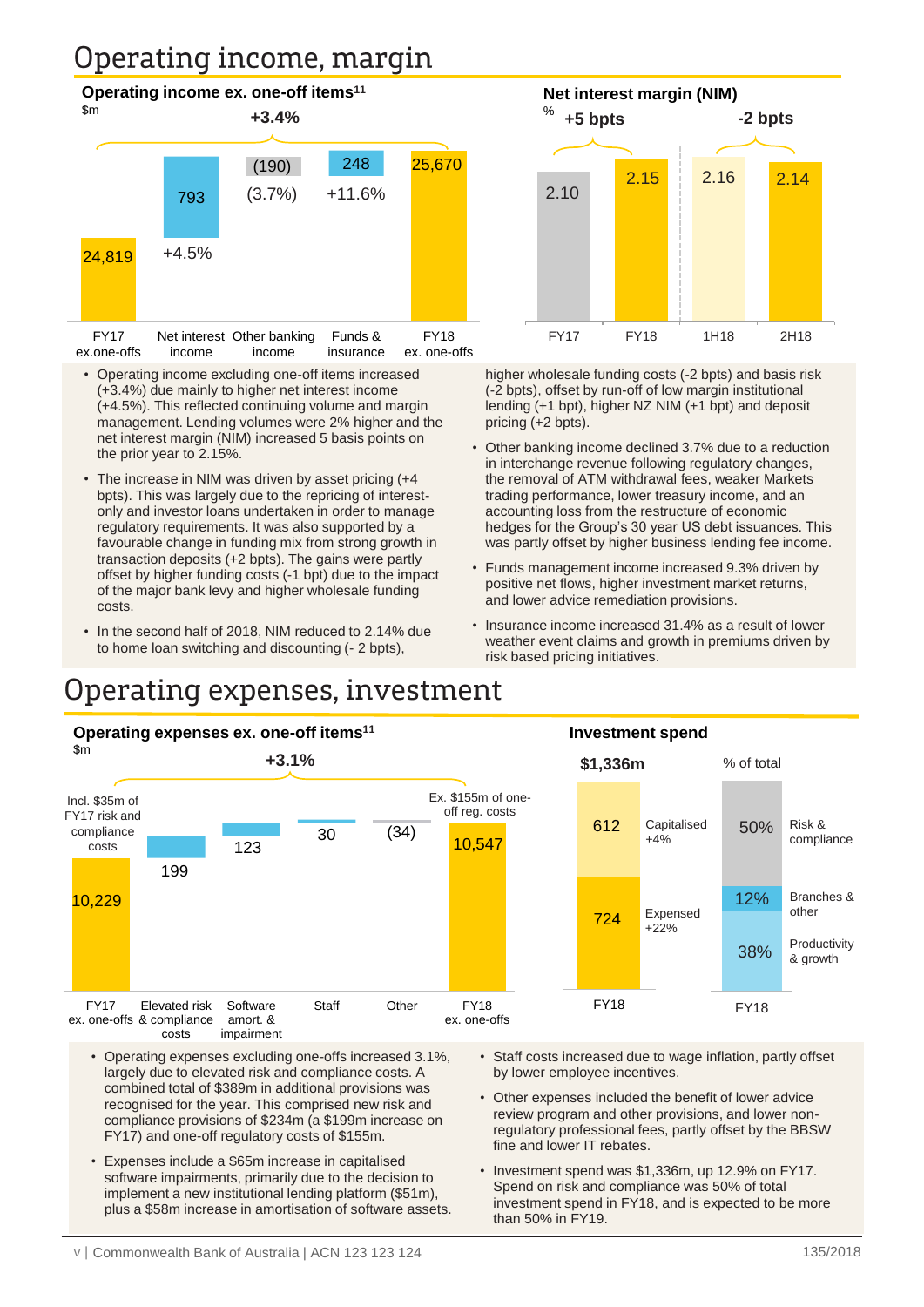### Home lending, deposits



- Growth in the home loan portfolio moderated to 3.7%, as the Group took early measures in order to manage regulatory requirements. Owner-occupied home loans grew 6.2% while investment home lending decreased 1.2%.
- CBA remains focused on its core market of owneroccupied, proprietary lending. Proprietary loans

represented 63% of home loans flows in 2H18, versus 45% for the market.

• The Group grew household deposits by 4.1%. Strength in transaction accounts continued through the period, with balances up 10.6% year on year, and Retail Banking Services (RBS) new transaction accounts up 4.6%.15

### Credit quality

### **Loan impairment expense**



- Credit quality remained sound. Loan impairment expense (LIE) as a percentage of average gross loans and acceptances was 15 basis points.
- Consumer LIE was flat at 18 basis points and corporate LIE increased by 2 basis points to 10 basis points.
- There has been an uptick in home loan arrears as some households experienced difficulties with rising essential costs and limited income growth, leading to some pockets of stress.



• CBA will adopt AASB 9 from 1 July 2018. As a result, collective provisions will increase by \$1,058m (before tax) to \$3,821m, due to forward-looking factors and lifetime expected credit losses on stage 2 loans. The impact will be recognised in opening retained earnings and will have no impact on the Income Statement. The CET1 ratio will decrease by 18 basis points due to the higher collective provision (-23 bpts), less the removal of the deduction in the shortfall to Regulatory Expected Losses (5 bpts).<sup>19</sup>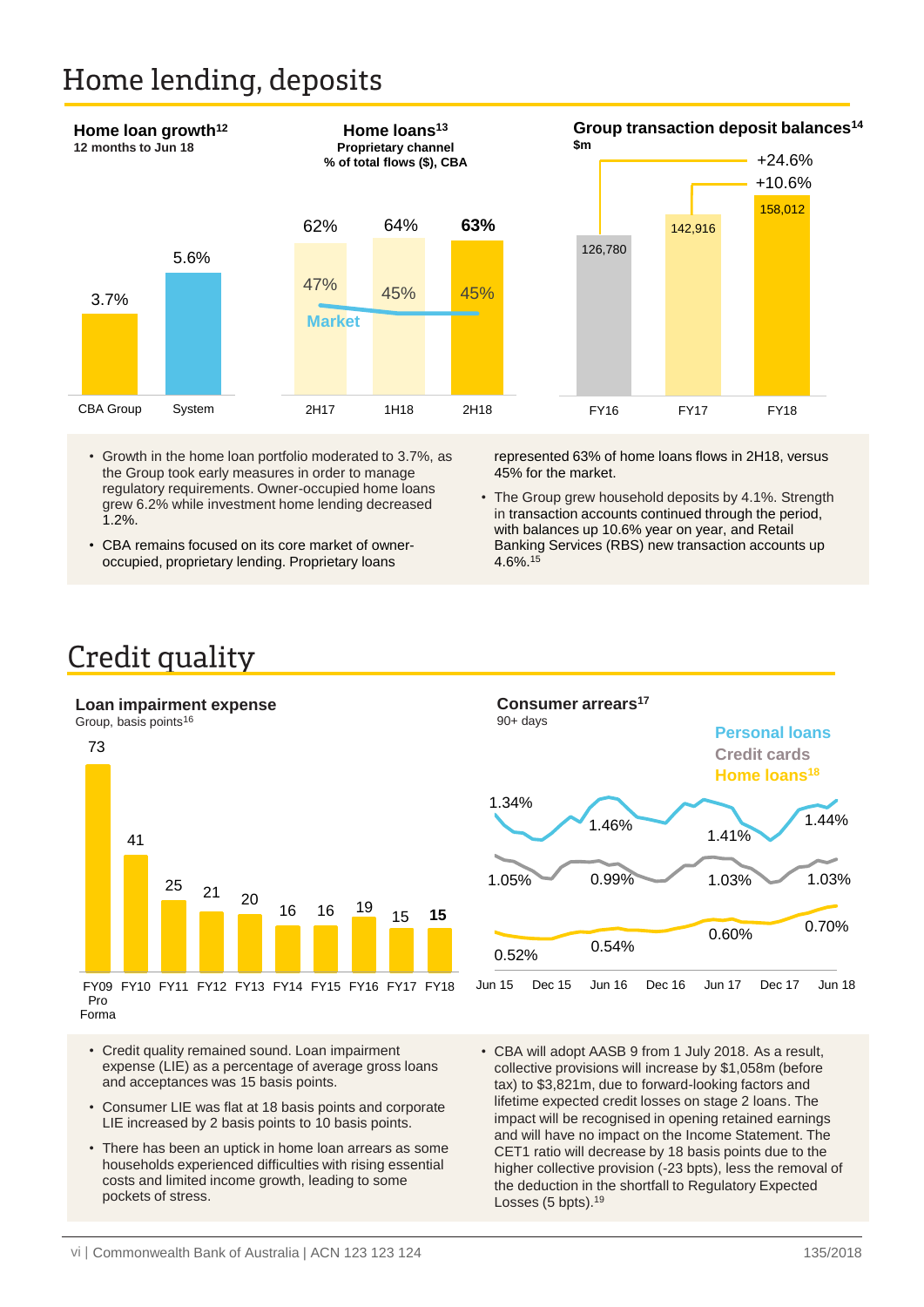### Balance sheet strength



- CBA's Common Equity Tier 1 (CET1) capital ratio was 10.1% on an APRA basis at 30 June 2018, down 30 basis points on 31 December 2017.
- Organic capital generation during the second half was offset by a number of one-off items including: \$325m expense for the AUSTRAC civil penalty (-7 bpts) (additional to the \$375m expense in 1H18); the APRA operational risk regulatory adjustment (-28 bpts); the movement of Wealth Management Advice business to the regulatory consolidated group (-5 bpts); the maturity of the final tranche of Colonial debt (-7 bpts); and the BoComm Life capital injection (-5 bpts).
- On a pro-forma basis CET1 is 10.7%. This includes the Sovereign (+27 bpts), CommInsure Life (+38 bpts) and BoComm Life (+18 bpts) divestments, and takes into account the implementation of AASB 9 and AASB 15 (-21 bpts).
- Customer deposits contributed 68% of total funding, with transaction account balances up 10.6% on the prior year.
- The Net Stable Funding Ratio was 112%, up from 107% in June 2017, driven by a more NSFR efficient customer deposit mix.
- The weighted average maturity (WAM) of new longterm wholesale debt issued in the period was 9.0 years, bringing the portfolio WAM to 5.1 years. Longterm wholesale funding now accounts for 67% of total wholesale funding, up from 60% in June 2017.
- Liquid assets were \$137bn, including a committed liquidity facility of \$53.3bn, and the Liquidity Coverage Ratio was 131%, up from 129% at 30 June 2017.
- The Leverage Ratio was 5.5% on an APRA basis, up from 5.1% in the prior year, well above the Basel III minimum of 3% and APRA's proposed 4% minimum.



## Dividends

- The Group's financial performance delivered an increased dividend for shareholders.
- year dividend to \$4.31, fully franked, up 2 cents on • The Board has determined a final dividend of \$2.31 per share, up 1 cent on 2H17. This brings the full FY17.
- The full year dividend payout ratio is 80.4% of cash NPAT; 74.9% excluding the AUSTRAC civil penalty.
- The ex-dividend date is 15 August, the Record Date is 16 August, and the final dividend will be paid on 28 September.
- The dividend reinvestment plan (DRP) continues to apply, with no discount. The deadline for notifying participation in the DRP is 17 August.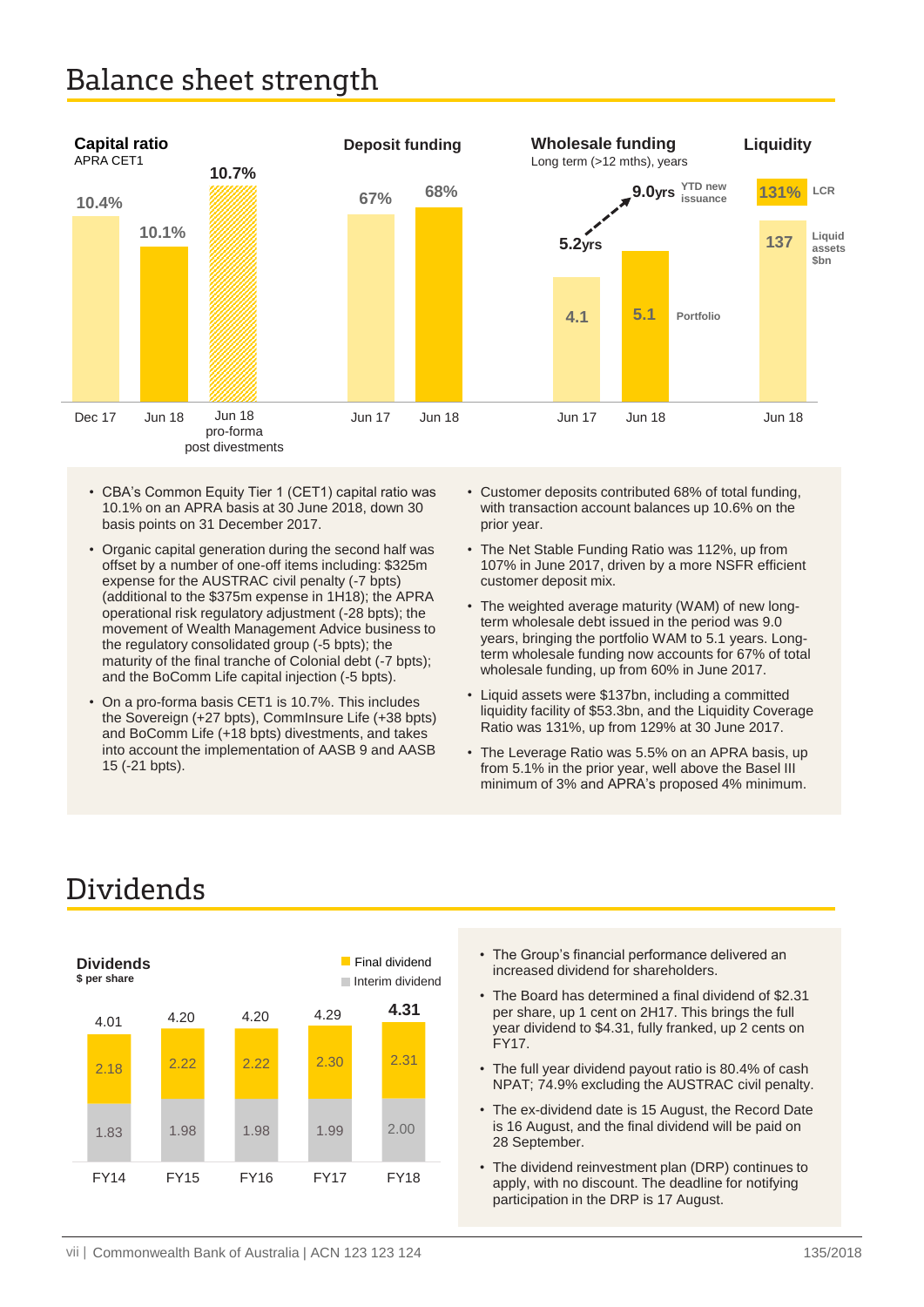### Becoming a simpler, better bank

### **Become a simpler, better bank for our customers**

| Simplify our business                        |                   |                       |            |  |
|----------------------------------------------|-------------------|-----------------------|------------|--|
| Lead in retail and commercial banking        |                   |                       |            |  |
| Best in digital                              |                   |                       |            |  |
| <b>Supported by stronger capabilities</b>    |                   |                       |            |  |
| <b>Operational</b><br>risk and<br>compliance | Cost<br>reduction | Data and<br>analytics | Innovation |  |

#### **Matt Comyn, Chief Executive Officer**

"We are building a simpler, better bank, fully aligned to meeting the needs of customers in our core markets.

We are simplifying our portfolio, operating model and processes to deliver better customer, efficiency, and risk outcomes.

This will be underpinned by stronger capabilities in operational risk and compliance management, cost reduction, data and analytics and a continuing commitment to innovation and customer service.

The result will be a more focused business managed with greater discipline to deliver sustainable returns at lower risk."



#### **Investor Relations**

**Melanie Kirk** Head of Investor Relations

02 9118 7113 CBAInvestorRelations@cba.com.au

### Media

**Zoe Viellaris** General Manager Group Communications 02 9118 6919 media@cba.com.au

### **Investor Centre**

For more information **commbank.com.au/results**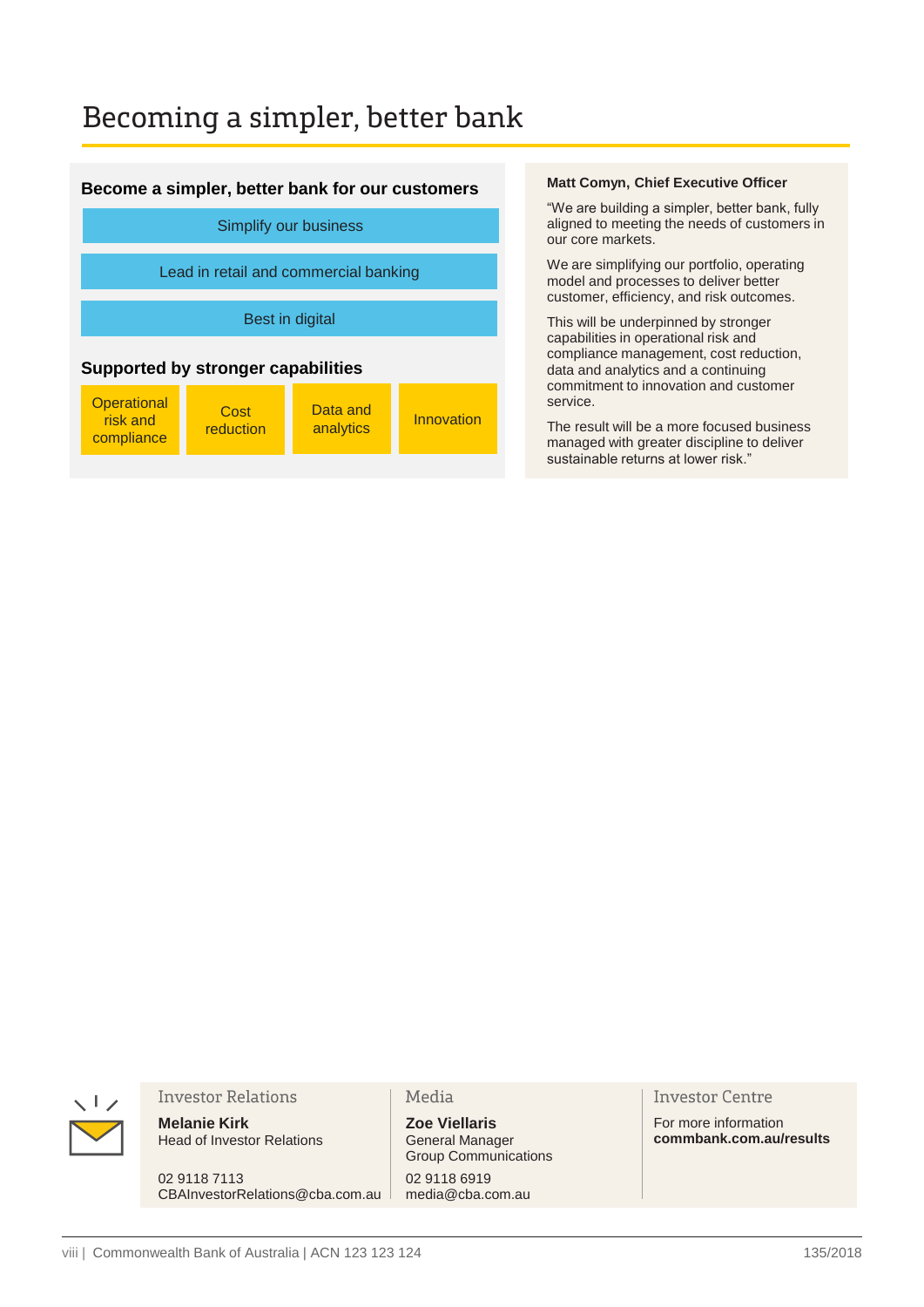- $1$  Presented on a cash basis unless otherwise stated.
- <sup>2</sup> Includes the one-offs detailed on page ii under 'Operating performance excluding one-off items'.
- <sup>3</sup>Excludes the one-offs detailed on page ii under 'Operating performance excluding one-off items'.
- <sup>4</sup> Operating expenses to total operating income.
- <sup>5</sup> The Group uses Jaws as a key measure of financial performance. It is calculated as the difference between Total operating income growth and Operating expenses growth compared to the prior comparative period.
- $6$  The Group uses PACC as a key measure of risk adjusted profitability. It takes into account the profit achieved, the risk to capital that was taken to achieve it, and other adjustments.
- <sup>7</sup>Unless otherwise stated, all figures relate to the full year ended 30 June 2018 and comparisons are to the full year ended 30 June 2017. Comparative information has been restated to conform to presentation in the current period.
- <sup>8</sup> Unless otherwise stated, the financial results are presented on a 'continuing operations' basis. This excludes CommInsure Life, Sovereign, BoComm Life and TymeDigital (discontinued operations). See page i for details.
- <sup>9</sup> For an explanation of and reconciliation between statutory and cash NPAT, refer to page 4 of the Profit Announcement.
- <sup>10</sup> Includes discontinued operations.
- <sup>11</sup>FY17 has been adjusted to exclude the following one-offs: a \$397 million gain on sale of the Group's remaining investment in Visa Inc.; a \$393 million one-off expense for acceleration of amortisation on certain software assets; and \$41 million of equity accounted profits from AHL. FY18 has been adjusted to exclude: a \$700 million expense for the AUSTRAC civil penalty; an increase of \$226 million in income and \$190 million in expense from the consolidation of AHL; \$7 million of equity accounted profits relating to AHL; an increase of \$4 million in income and \$7 million in expense from the acquisition of eChoice; and a \$155 million incremental expense for one-off regulatory costs.
- <sup>12</sup> System source RBA Lending and Credit Aggregates and APRA Monthly Banking Statistics. CBA includes BWA.
- <sup>13</sup>CBA only. System as at Mar-18 quarter. Source: MFAA.
- <sup>14</sup> Includes non-interest bearing deposits.
- <sup>15</sup> Retail Banking Services personal transaction accounts, excluding offset accounts.
- <sup>16</sup> FY09 includes Bankwest on a pro-forma basis and is based on loan impairment expense for the year.
- <sup>17</sup> Consumer arrears includes retail portfolios of CBA (Retail Banking Services, Business and Private Banking), Bankwest and New Zealand.
- 18 Excludes Reverse Mortgage, Commonwealth Portfolio Loan (CBA only) and Residential Mortgage Group (CBA only) loans.
- <sup>19</sup>The AASB 9 Accounting Standard is applicable from 1 July 2018. AASB 9 replaces AASB 139 'Financial Instruments: Recognition and Measurement'. The AASB 9 expected credit loss model is forward looking and replaces the existing incurred loss approach. The increase in impairment provisions on transition to AASB 9 is not reflective of a change in underlying portfolio credit quality.